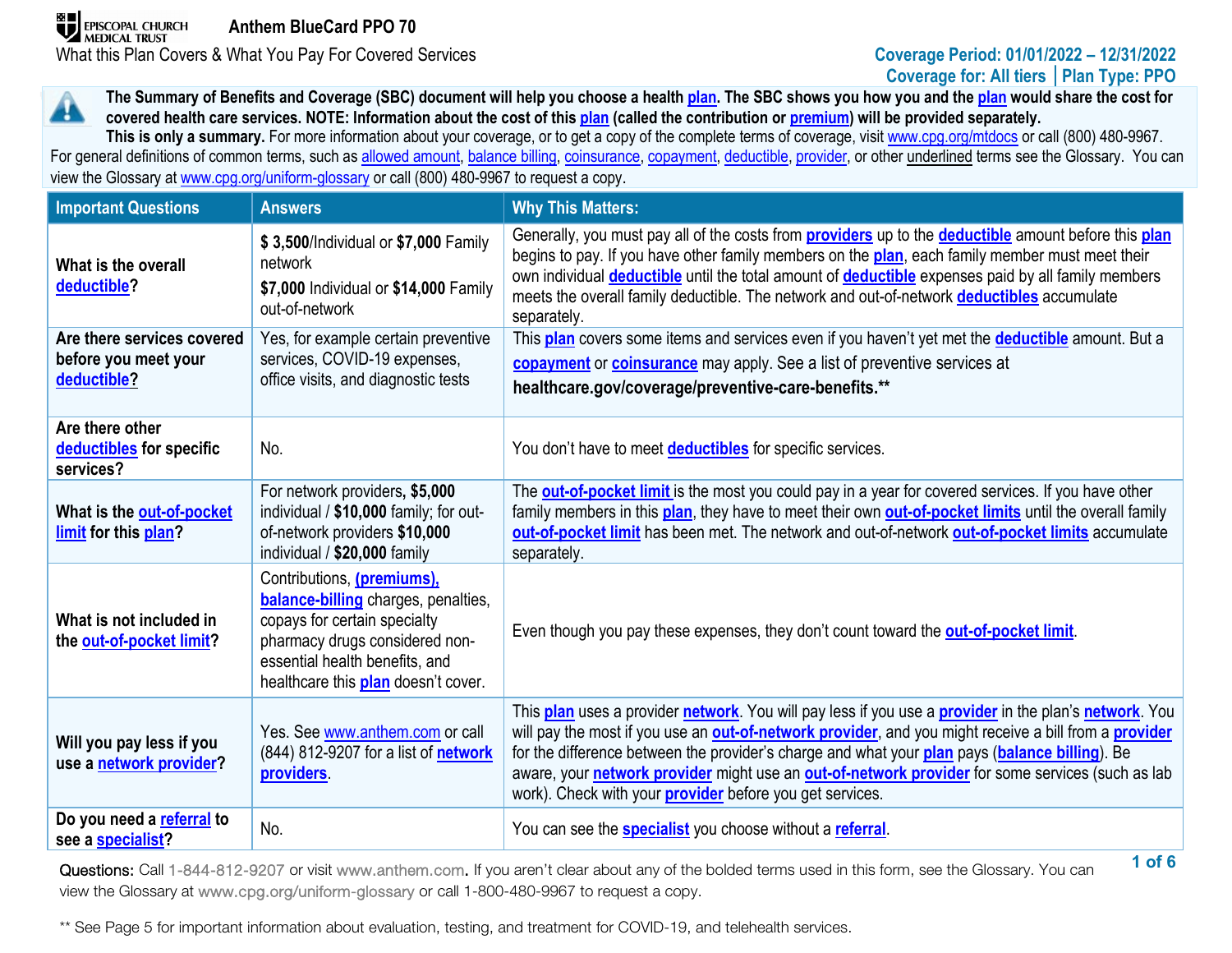All **[copayment](https://www.healthcare.gov/sbc-glossary/#copayment)** and **[coinsurance](https://www.healthcare.gov/sbc-glossary/#coinsurance)** costs shown in this chart are after your **[deductible](https://www.healthcare.gov/sbc-glossary/#deductible)** has been met, if a **[deductible](https://www.healthcare.gov/sbc-glossary/#deductible)** applies. H.

| <b>Common</b>                                                |                                                     |                                                     | <b>What You Will Pay</b>                                  | Limitations, Exceptions, & Other Important                                                                                                                                                                                                                              |  |  |
|--------------------------------------------------------------|-----------------------------------------------------|-----------------------------------------------------|-----------------------------------------------------------|-------------------------------------------------------------------------------------------------------------------------------------------------------------------------------------------------------------------------------------------------------------------------|--|--|
| <b>Services You May Need</b><br><b>Medical Event</b>         |                                                     | <b>Network Provider</b><br>(You will pay the least) | <b>Out-of-Network Provider</b><br>(You will pay the most) | Information*                                                                                                                                                                                                                                                            |  |  |
|                                                              | Primary care visit to treat an<br>injury or illness | \$30 copay/visit                                    | 50% coinsurance                                           | $**$                                                                                                                                                                                                                                                                    |  |  |
|                                                              | <b>Specialist visit</b>                             | \$45 copay/visit                                    | 50% coinsurance                                           | $**$                                                                                                                                                                                                                                                                    |  |  |
| If you visit a health<br>care provider's office<br>or clinic | <b>Preventive care/screening/</b><br>Immunization   | No charge.                                          | 50% coinsurance                                           | You may have to pay for services that aren't<br>preventive. Ask your <b>provider</b> if the services<br>needed are preventive. Then check what your<br>plan will pay for. See a list of preventive<br>services at healthcare.gov/coverage/<br>preventive-care-benefits. |  |  |
| If you have a test                                           | Diagnostic test (x-ray, blood<br>work)              | 30% coinsurance                                     | 50% coinsurance                                           | <b>Deductible</b> does not apply.**                                                                                                                                                                                                                                     |  |  |
|                                                              | Imaging (CT/PET scans, MRIs)                        | 30% coinsurance                                     | 50% coinsurance                                           | <b>Deductible</b> does not apply.**                                                                                                                                                                                                                                     |  |  |
| If you have outpatient                                       | Facility fee (e.g., ambulatory<br>surgery center)   | 30% coinsurance                                     | 50% coinsurance                                           | None.                                                                                                                                                                                                                                                                   |  |  |
| surgery                                                      | Physician/surgeon fees                              | 30% coinsurance                                     | 50% coinsurance                                           | None.                                                                                                                                                                                                                                                                   |  |  |
| If you need immediate                                        | <b>Emergency room care</b>                          | \$250 copay/visit                                   | \$250 copay/visit                                         | The \$250 copay will be waived if you are<br>admitted to the hospital as an inpatient within<br>24 hours. **                                                                                                                                                            |  |  |
| medical attention                                            | <b>Emergency medical</b><br>transportation          | 30% coinsurance                                     | 30% coinsurance                                           | Deductible does not apply.**                                                                                                                                                                                                                                            |  |  |
|                                                              | <b>Urgent care</b>                                  | \$50 copay/visit                                    | \$50 copay/visit                                          | $**$                                                                                                                                                                                                                                                                    |  |  |
| If you have a hospital                                       | Facility fee (e.g., hospital room)                  | 30% coinsurance                                     | 50% coinsurance                                           |                                                                                                                                                                                                                                                                         |  |  |
| stay                                                         | Physician/surgeon fees                              | 30% coinsurance                                     | 50% coinsurance                                           | Prior authorization is required.**                                                                                                                                                                                                                                      |  |  |

\* For more information about limitations and exceptions, see the plan or policy document at [www.cpg.org.](http://www.cpg.org/) **2 of 6**

\*\* See Page 5 for important information about evaluation, testing, and treatment for COVID-19, and telehealth services.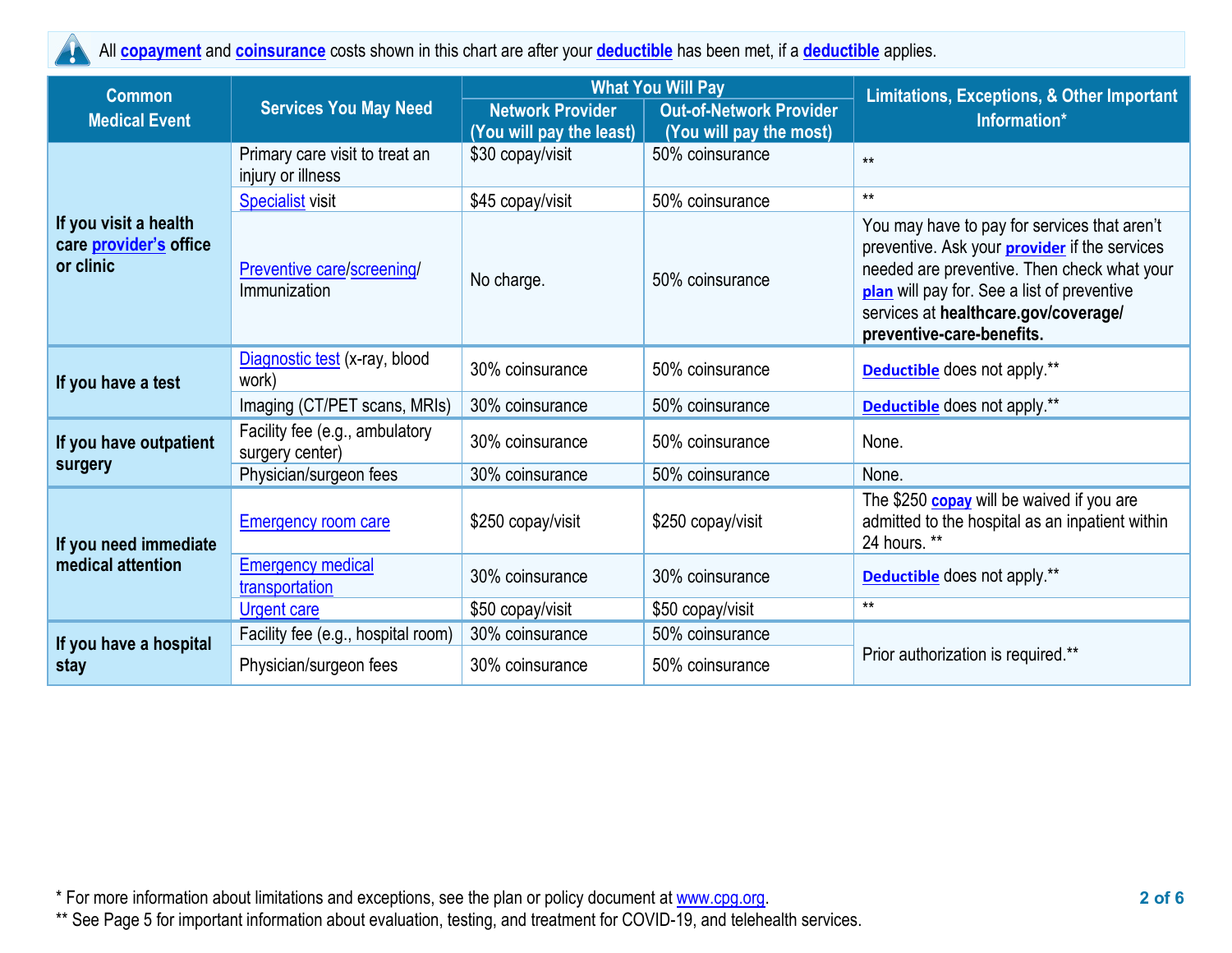| <b>Common</b>                                                 |                                                                                          |                                                     | <b>What You Will Pay</b>                                  | <b>Limitations, Exceptions, &amp; Other Important</b>                                                                                              |  |
|---------------------------------------------------------------|------------------------------------------------------------------------------------------|-----------------------------------------------------|-----------------------------------------------------------|----------------------------------------------------------------------------------------------------------------------------------------------------|--|
| <b>Medical Event</b>                                          | <b>Services You May Need</b>                                                             | <b>Network Provider</b><br>(You will pay the least) | <b>Out-of-Network Provider</b><br>(You will pay the most) | Information*                                                                                                                                       |  |
|                                                               | Outpatient services                                                                      | \$30 copay/visit                                    | 30% coinsurance                                           | Prior authorization is required for inpatient                                                                                                      |  |
| If you need mental                                            | Inpatient services                                                                       | 30% coinsurance                                     | 50% coinsurance                                           | services.                                                                                                                                          |  |
| health, behavioral<br>health, or substance<br>abuse services. | Colleague Group                                                                          | 30% coinsurance                                     | 30% coinsurance                                           | The plan will reimburse 70% up to a maximum<br>reimbursable fee of \$40. The member is<br>responsible for all costs above that amount.             |  |
|                                                               | Office visits                                                                            | \$30 copay                                          | 50% coinsurance                                           | <b>Copay</b> applies only to the visit to confirm<br>pregnancy. In-network <b>Deductible</b> does not<br>apply.                                    |  |
| If you are pregnant                                           | Childbirth/delivery professional<br>services<br>Childbirth/delivery facility<br>services | 30% coinsurance                                     | 50% coinsurance                                           | Well-newborn care is covered but is not<br>subject to the \$100 per day copay. Newborn<br>must be enrolled in the Plan within 30 days of<br>birth. |  |
|                                                               | Home health care                                                                         | 30% coinsurance                                     | 50% coinsurance                                           | Limited to 210 visits per plan year. Prior<br>authorization is required.                                                                           |  |
| If you need help                                              | <b>Rehabilitation services</b>                                                           | \$30 PCP/\$45 specialist<br>copay                   | 50% coinsurance                                           | Benefits include hearing/speech, physical, and<br>occupational therapy. Limited to 60 visits per                                                   |  |
| recovering or have<br>other special health                    | <b>Habilitation services</b>                                                             | \$30 PCP/\$45 specialist<br>copay                   | 50% coinsurance                                           | plan year, combined facility and office, per<br>each of the three therapies.                                                                       |  |
| needs                                                         | Skilled nursing care                                                                     | 30% coinsurance                                     | 50% coinsurance                                           | Limited to 60 days per plan year, combined<br>with acute rehabilitation. Prior authorization is<br>required.                                       |  |
|                                                               | Durable medical equipment                                                                | 30% coinsurance                                     | 50% coinsurance                                           |                                                                                                                                                    |  |
|                                                               | <b>Hospice services</b>                                                                  | No charge.                                          | 50% coinsurance                                           | Prior authorization is required.                                                                                                                   |  |
| If your child needs                                           | Children's eye exam                                                                      | Not covered.                                        | Not covered.                                              | Vision benefits are available through EyeMed                                                                                                       |  |
| dental or eye care                                            | Children's glasses                                                                       | Not covered.                                        | Not covered.                                              | Vision Care.                                                                                                                                       |  |
|                                                               | Children's dental check-up                                                               | Not covered.                                        | Not covered.                                              |                                                                                                                                                    |  |

\* For more information about limitations and exceptions, see the plan or policy document at [www.cpg.org.](http://www.cpg.org/) **3 of 6**

\*\* See Page 5 for important information about evaluation, testing, and treatment for COVID-19, and telehealth services.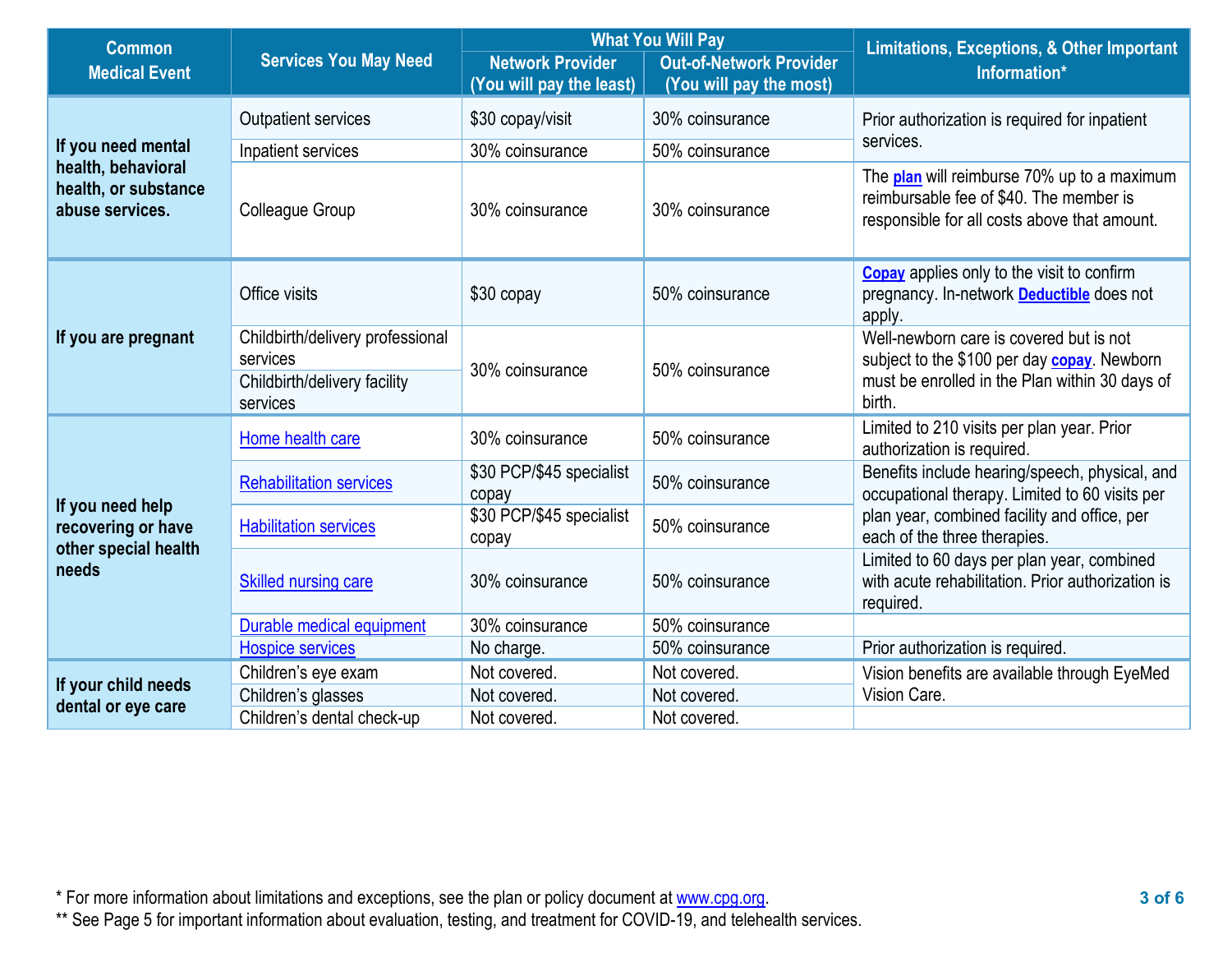<span id="page-3-0"></span>

| <b>Common</b>                                                                                                                                                        |                              | <b>What You Will Pay</b>                                                                                                                                                                                                                                                                               |                                                                                           |             | <b>Limitations, Exceptions, &amp; Other Important</b> |                                                                                                                                                                                                                  |
|----------------------------------------------------------------------------------------------------------------------------------------------------------------------|------------------------------|--------------------------------------------------------------------------------------------------------------------------------------------------------------------------------------------------------------------------------------------------------------------------------------------------------|-------------------------------------------------------------------------------------------|-------------|-------------------------------------------------------|------------------------------------------------------------------------------------------------------------------------------------------------------------------------------------------------------------------|
| <b>Medical Event</b>                                                                                                                                                 | <b>Services You May Need</b> |                                                                                                                                                                                                                                                                                                        | <b>Standard Prescription</b><br><b>Premium Prescription</b><br><b>Plan</b><br><b>Plan</b> |             |                                                       | Information*                                                                                                                                                                                                     |
|                                                                                                                                                                      |                              | Retail                                                                                                                                                                                                                                                                                                 | Home<br><b>Delivery</b>                                                                   | Retail      | Home<br><b>Delivery</b>                               |                                                                                                                                                                                                                  |
|                                                                                                                                                                      | Generic drugs                | Up to $$10$                                                                                                                                                                                                                                                                                            | Up to $$25$                                                                               | Up to $$5$  | Up to $$12$                                           |                                                                                                                                                                                                                  |
| If you need drugs to<br>treat your illness or<br>condition<br>More information about<br>prescription drug<br>coverage is available at<br>www.express-<br>scripts.com | Preferred brand drugs        | Up to $$40$                                                                                                                                                                                                                                                                                            | Up to \$100                                                                               | Up to $$30$ | Up to $$75$                                           | You may get up to a 30-day supply when using<br>a retail pharmacy, and up to a 90-day supply<br>when using home delivery. See "Important"<br>Questions" regarding the Plan's out-of-pocket<br>limit on page 1.** |
|                                                                                                                                                                      | Non-preferred brand drugs    | Up to $$80$                                                                                                                                                                                                                                                                                            | Up to \$200                                                                               | Up to $$60$ | Up to $$150$                                          |                                                                                                                                                                                                                  |
|                                                                                                                                                                      | <b>Specialty drugs</b>       | Your cost is based on whether the specialty drug is a<br>preferred brand or non-preferred brand drug. Certain<br>specialty drugs are considered non-essential health<br>benefits and <b>copayments</b> may be set to the maximum<br>of above or any available manufacturer-funded copay<br>assistance. |                                                                                           |             |                                                       | For a complete list of non-essential specialty<br>medications, see SaveonSP.com/cpg.                                                                                                                             |

# **Excluded Services & Other Covered Services:**

| Services Your Plan Generally Does NOT Cover (Check your policy or plan document for more information and a list of any other excluded services.) |                                                                                                                              |                                                                      |  |  |  |
|--------------------------------------------------------------------------------------------------------------------------------------------------|------------------------------------------------------------------------------------------------------------------------------|----------------------------------------------------------------------|--|--|--|
| Cosmetic surgery<br>$\bullet$                                                                                                                    | Dental care (Adult)<br>$\bullet$                                                                                             | Long-term care                                                       |  |  |  |
| Routine eye care (Adult)                                                                                                                         | Routine foot care                                                                                                            | Weight loss programs                                                 |  |  |  |
|                                                                                                                                                  | Other Covered Services (Limitations may apply to these services. This isn't a complete list. Please see your plan document.) |                                                                      |  |  |  |
| Acupuncture                                                                                                                                      | <b>Bariatric surgery</b>                                                                                                     | Chiropractic care                                                    |  |  |  |
| Hearing aids                                                                                                                                     | Infertility treatment                                                                                                        | • Non-emergency care when traveling outside the<br>U.S. <sub>1</sub> |  |  |  |
| Private-duty nursing                                                                                                                             |                                                                                                                              |                                                                      |  |  |  |

<sup>&</sup>lt;sup>1</sup> Coverage for non-emergency care when traveling outside the U.S. applies only to services available through Anthem Blue Cross and Blue Shield. Non-emergency care outside the U.S. is not available through Express Scripts.

<sup>\*</sup> For more information about limitations and exceptions, see the plan or policy document at [www.cpg.org.](http://www.cpg.org/) **4 of 6**

<sup>\*\*</sup> See Page 5 for important information about evaluation, testing, and treatment for COVID-19, and telehealth services.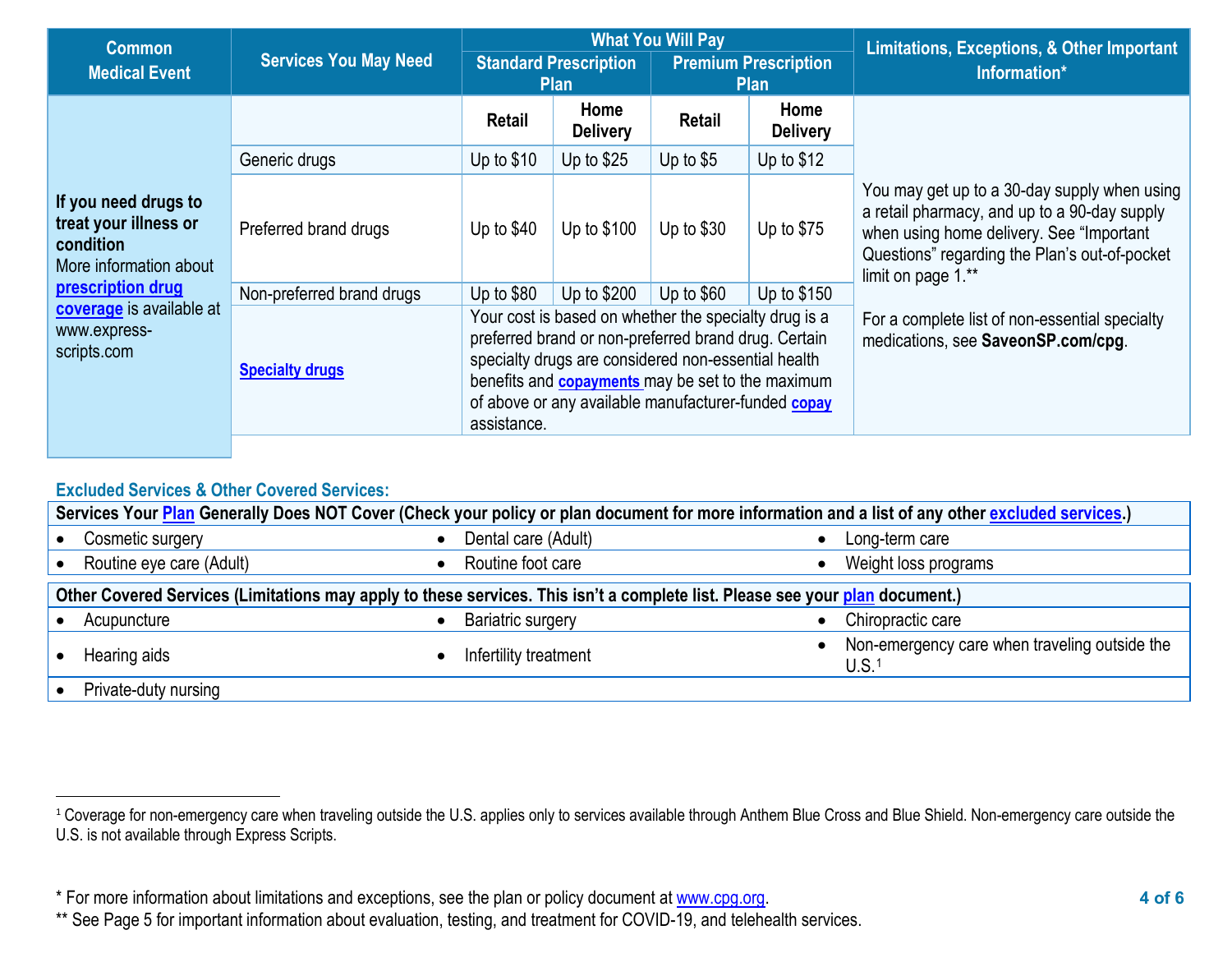<span id="page-4-0"></span>**COVID-19 Evaluation, Testing, and Treatment, and Telehealth Services:** The Medical Trust will waive all copays, deductibles, and coinsurance for its members for healthcare services relating to the evaluation and testing for COVID-19. In addition, the Medical Trust will waive all copays, deductibles, and in-network coinsurance for its active members for healthcare services relating to the treatment of COVID-19. The Medical Trust will also waive all copays, deductibles, and coinsurance for all telehealth services received through vendor platforms. Additionally, the Medical Trust will allow claims for virtual visits with network and out-ofnetwork providers who do not use a telehealth platform offered by Anthem. Standard deductibles, copays, and coinsurance will apply.

Your Rights to Continue Coverage: The Plan's Extension of Benefits program is similar, but not identical, to the healthcare continuation coverage provided under Federal law (known as COBRA) for non-church plans. Because the Plan is a church plan as described under Section 3(33) of ERISA, the Plan is exempt from COBRA requirements[2](#page-4-0). Nonetheless, subscribers and/or their enrolled dependents will have the opportunity to continue benefits for a limited time in certain instances when coverage through the health plan would otherwise cease. Individuals who elect to continue coverage must pay for the coverage. Call (800) 480-9967 for more information.

Your Grievance and Appeals Rights: There are agencies that can help if you have a complaint against you[r plan](https://www.healthcare.gov/sbc-glossary/#plan) for a denial of a [claim.](https://www.healthcare.gov/sbc-glossary/#claim) This complaint is called a [grievance](https://www.healthcare.gov/sbc-glossary/#grievance) or [appeal.](https://www.healthcare.gov/sbc-glossary/#appeal) For more information about your rights, look at the explanation of benefits you will receive for that medica[l claim.](https://www.healthcare.gov/sbc-glossary/#claim) Your [plan](https://www.healthcare.gov/sbc-glossary/#plan) documents also provide complete information to submit a [claim,](https://www.healthcare.gov/sbc-glossary/#claim) [appeal,](https://www.healthcare.gov/sbc-glossary/#appeal) or a [grievance](https://www.healthcare.gov/sbc-glossary/#grievance) for any reason to your [plan.](https://www.healthcare.gov/sbc-glossary/#plan) For more information about your rights, this notice, or assistance, contact Anthem Blue Cross and Blue Shield or Express Scripts as appropriate.

# **Does this plan provide Minimum Essential Coverage? Yes**

[Minimum Essential Coverage](https://www.healthcare.gov/sbc-glossary/#minimum-essential-coverage) generally includes [plans,](https://www.healthcare.gov/sbc-glossary/#plan) [health insurance](https://www.healthcare.gov/sbc-glossary/#health-insurance) available through the [Marketplace](https://www.healthcare.gov/sbc-glossary/#marketplace) or other individual market policies, Medicare, Medicaid, CHIP, TRICARE, and certain other coverage. If you are eligible for certain types of [Minimum Essential Coverage,](https://www.healthcare.gov/sbc-glossary/#minimum-essential-coverage) you may not be eligible for the [premium tax credit.](https://www.healthcare.gov/sbc-glossary/#premium-tax-credits)

### **Does this plan meet the Minimum Value Standards? Yes**

If your [plan](https://www.healthcare.gov/sbc-glossary/#plan) doesn't meet the [Minimum Value Standards,](https://www.healthcare.gov/sbc-glossary/#minimum-value-standard) you may be eligible for a [premium tax credit](https://www.healthcare.gov/sbc-glossary/#premium-tax-credits) to help you pay for a plan through the [Marketplace.](https://www.healthcare.gov/sbc-glossary/#marketplace)

### **Language Access Services:**

[Spanish (Español): Para obtener asistencia en Español, llame al (800) 480-9967. [Tagalog (Tagalog): Kung kailangan ninyo ang tulong sa Tagalog tumawag sa (800) 480-9967. [Chinese (中文): 如果需要中文的帮助,请拨打这个号码 (800) 480-9967.

[Navajo (Dine): Dinek'ehgo shika at'ohwol ninisingo, kwiijigo holne' (800) 480-9967.

––––––––––––––––––––––*To see examples of how this plan might cover costs for a sample medical situation, see the next section.–––––––––––*–––––––––––

<sup>2</sup> Under Section 4980B(d) of the Code and Treasury Regulation Section 54.4980 B-2, Q. and A. No. 4.

<sup>\*</sup> For more information about limitations and exceptions, see the plan or policy document at [www.cpg.org.](http://www.cpg.org/) **5 of 6**

<sup>\*\*</sup> See Page 5 for important information about evaluation, testing, and treatment for COVID-19, and telehealth services.